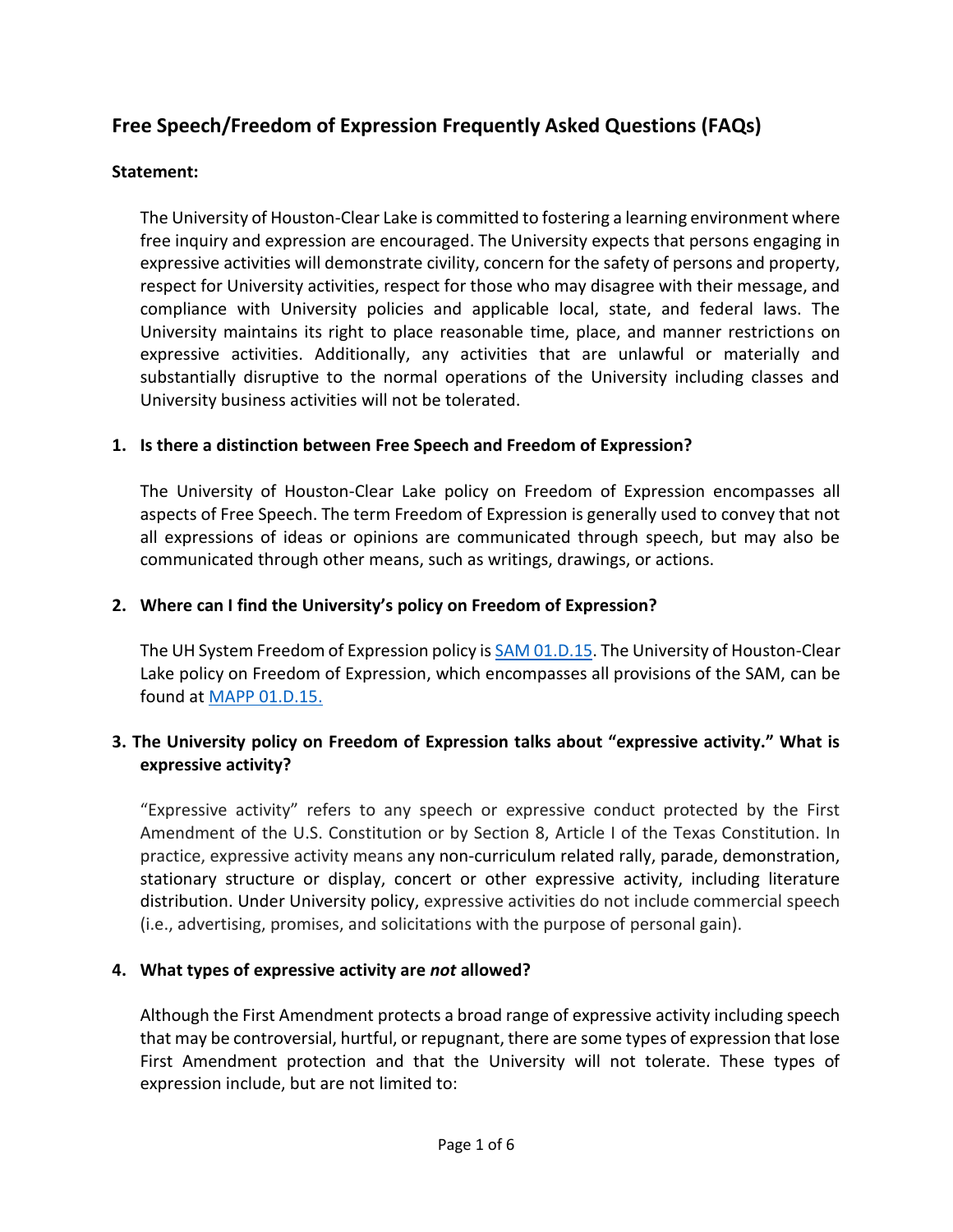- True threats: Those are statements in which the speaker means to communicate a serious expression of intent to commit an act of unlawful violence to a particular individual or group of individuals.
- Fighting words: Words that are likely to incite violence or imminent lawless action.
- Impeding access to any campus buildings or facility or other public spaces on campus, obstructing the free flow of vehicular or pedestrian traffic or materially and substantially disrupting University business (group can be dispersed or asked to move depending on situation).
- Violating University policies (for example, policies against open flames, littering, posting, discrimination and harassment, sexual misconduct, etc.).
- Other actions that would violate state or federal law (for example, actual violence, damaging property, selling drugs).
- Obscenity, which is defined by the U.S. Supreme Court as:

(a) [W]hether the average person, applying contemporary community standards would find that the work, taken as a whole, appeals to the prurient interest; (b) whether the work depicts or describes, in a patently offensive way, sexual conduct specifically defined by the applicable state law; and (c) whether the work, taken as a whole, lacks serious literary, artistic, political, or scientific value.

• Defamatory statements. A statement may be defamatory (and unprotected) if it is an intentional and false statement about an individual communicated to a third party, resulting in damage to the individual's reputation.

# **5. Is "hate speech" prohibited?**

Hate speech or hateful speech is generally defined as "[s]peech that demeans on the basis of race, ethnicity, gender, religion, age, disability or any other similar ground." Although some would argue or believe hate speech is not protected, that is not the case. Though offensive, it may not necessarily fall under one of the exceptions to First Amendment free speech protection listed in Answer 4 above and therefore would be allowed. In fact, on many occasions, the U.S. Supreme Court has explicitly held that prohibitions or punishments for hateful speech violate the First Amendment. Although UHCL cannot ban all hate speech on campus, UHCL does not condone or endorse hate speech. UHCL is proud of our tradition of inclusivity and diversity in every aspect of campus life.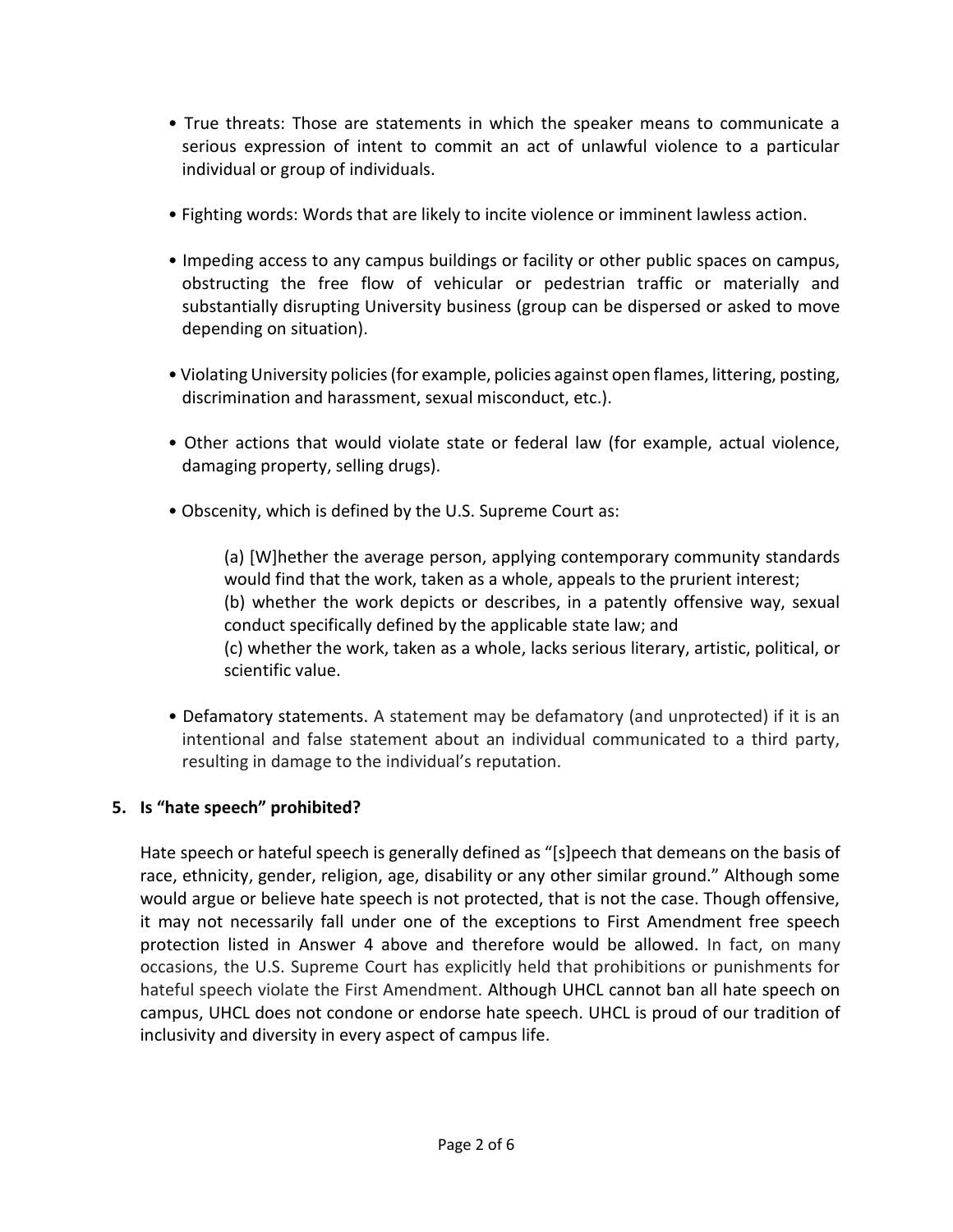## **6. Are discriminatory speech and sexual harassment protected free speech or expressive activities?**

UH System recognizes that some constitutionally-protected speech may be considered offensive by some or all listeners. An Expressive Activity does not automatically rise to the level of denying constitutional, statutory, or legal rights of others, solely because a listener is offended by the argument or idea presented. However, expressive activities that interfere with the legal rights of others will not be tolerated, and will be disciplined according to appropriate System policies, including, but not limited to **SAM 01.D.07** - Anti-Discrimination [Policy,](https://uhsystem.edu/compliance-ethics/_docs/sam/01/1d7.pdf) and SAM 01.D.08 -[Sexual-Misconduct Policy.](https://uhsystem.edu/compliance-ethics/_docs/sam/01/1d8.pdf)

## **7. Where on campus can I engage in expressive activity?**

The common areas of the UHCL campus (such as, athletic fields, grassy areas, sidewalks) can be used for expressive activity without prior registration or approval.

## **8. Are there Free Speech zones on campus?**

No, UHCL does not limit free speech to particular zones on campus. The common areas of the UHCL campus (e.g., athletic fields, grassy areas, sidewalks) can be used for expressive activity without prior registration or approval.

If a person or group wants to reserve a particular place on campus for expressive activities, there are three areas of campus which are available for prior reservation for UHCL faculty, staff, students, and members of registered student organizations:

- Alumni Plaza: The area located between the Bayou Building and the Student Services Classroom Building with the outdoor water fountain.
- Recreation Wellness Plaza/Backyard: (Grassy area between STEM and REC).
- Athletic Fields and Courts.

These areas of campus are not available for reservation to non-University affiliated individuals or groups.

#### **9. How do I reserve one of the reservable areas on campus for an expressive activity?**

Any of the three areas of campus listed in Answer 8 above may be reserved through the appropriate office. UHCL Students can make their reservation request via the Office of [Student Involvement and Leadership.](https://www.uhcl.edu/student-affairs/student-engagement/student-involvement/community-engagement/civic-engagement) For anyone else seeking to reserve a space, please contact the [Scheduling Office.](https://www.uhcl.edu/about/administrative-offices/facilities/scheduling/)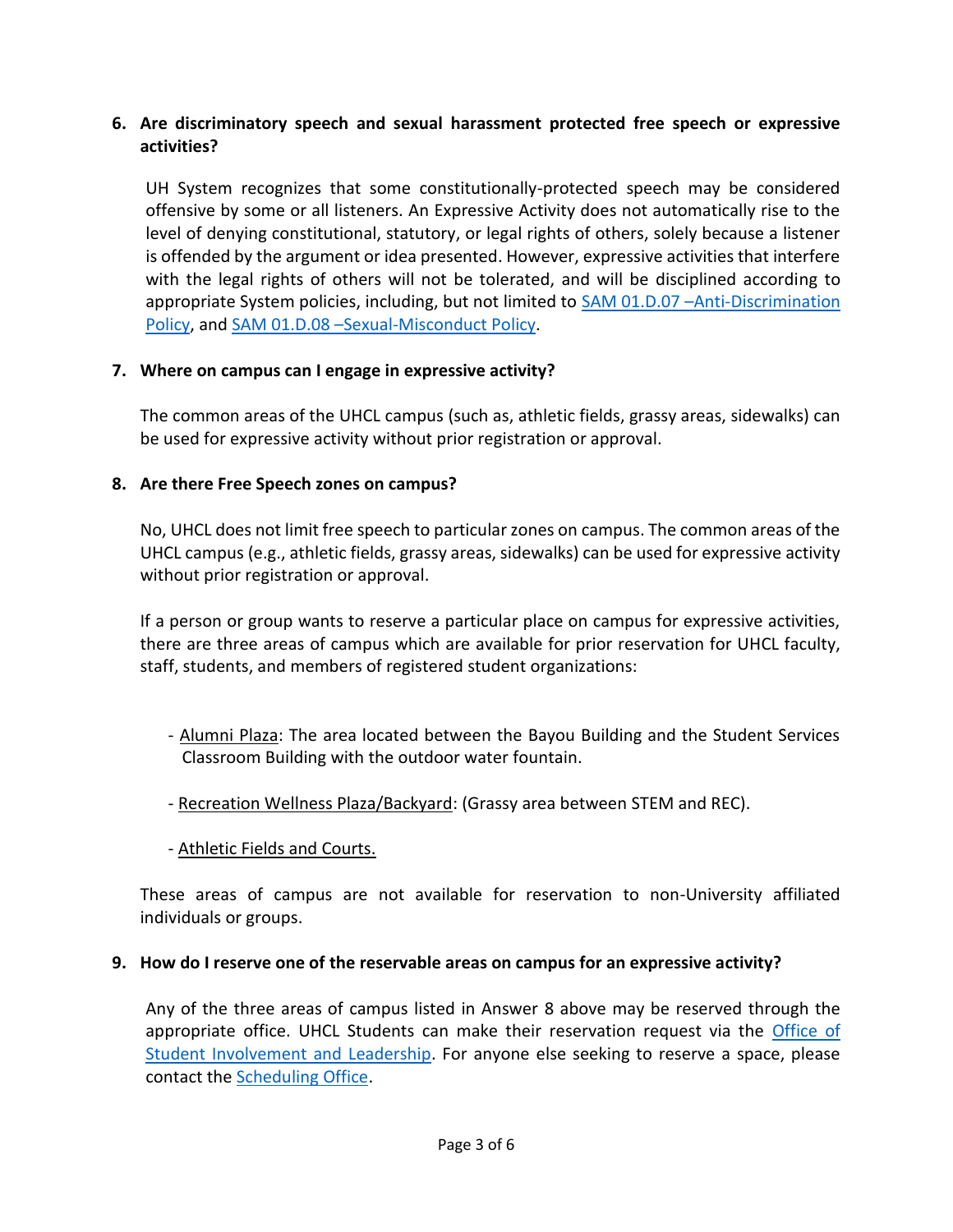## **10. Where can I hand out flyers or pamphlets?**

Flyers or pamphlets can be handed out in the common areas of the UHCL campus, such as grassy areas and sidewalks. The flyers or pamphlets must be handed out in person, and cannot be forced upon people.

### **11. Are protests allowed on campus?**

The University recognizes and supports the constitutional rights of free speech and peaceful assembly. Public assemblies (protests, picketing, etc.) are allowed. The University encourages all who engage in protest activity to do so safely and in a manner that respects a culture of inclusivity as well as the rights of others with differing opinions. In addition to other time, place, and manner rules discussed in these FAQs and other UHCL policies, below are some rules and reminders for engaging in protest activity safely:

- All activities should be peaceful, non-violent, and non-threatening.
- Refrain from any activity that infringes on the rights of others, such as blocking and preventing the movement or access of others, or that materially and substantially disrupts University business.
- Avoid conduct which unduly interferes with the expressive activities of others on campus, such as disrupting a speaker's ability to be heard at a scheduled event.
- Follow the lawful instructions of University administrators or police, such as staying behind barricades, dispersing from an area declared an unlawful assembly, or not resisting arrest. It is against the law to disobey a lawful order by a police officer.
- Leave the area where others are engaging in illegal activities or acts of violence. Remaining in the area could be interpreted as your choosing to participate in the illegal activities or acts of violence, even if that is not your intent.
- Refrain from speech that incites others to commit acts of violence such as pushing, kicking, or spitting on others, destruction of property, or other unlawful actions.
- Carrying an open flame is prohibited unless approval is granted in advance by the Director of Environmental Health, Safety, and Risk Management, or designee.

## **12. Do I need prior approval to engage in expressive activities?**

No, unless you want to reserve an area for your activity or group or in certain instances for amplified sound.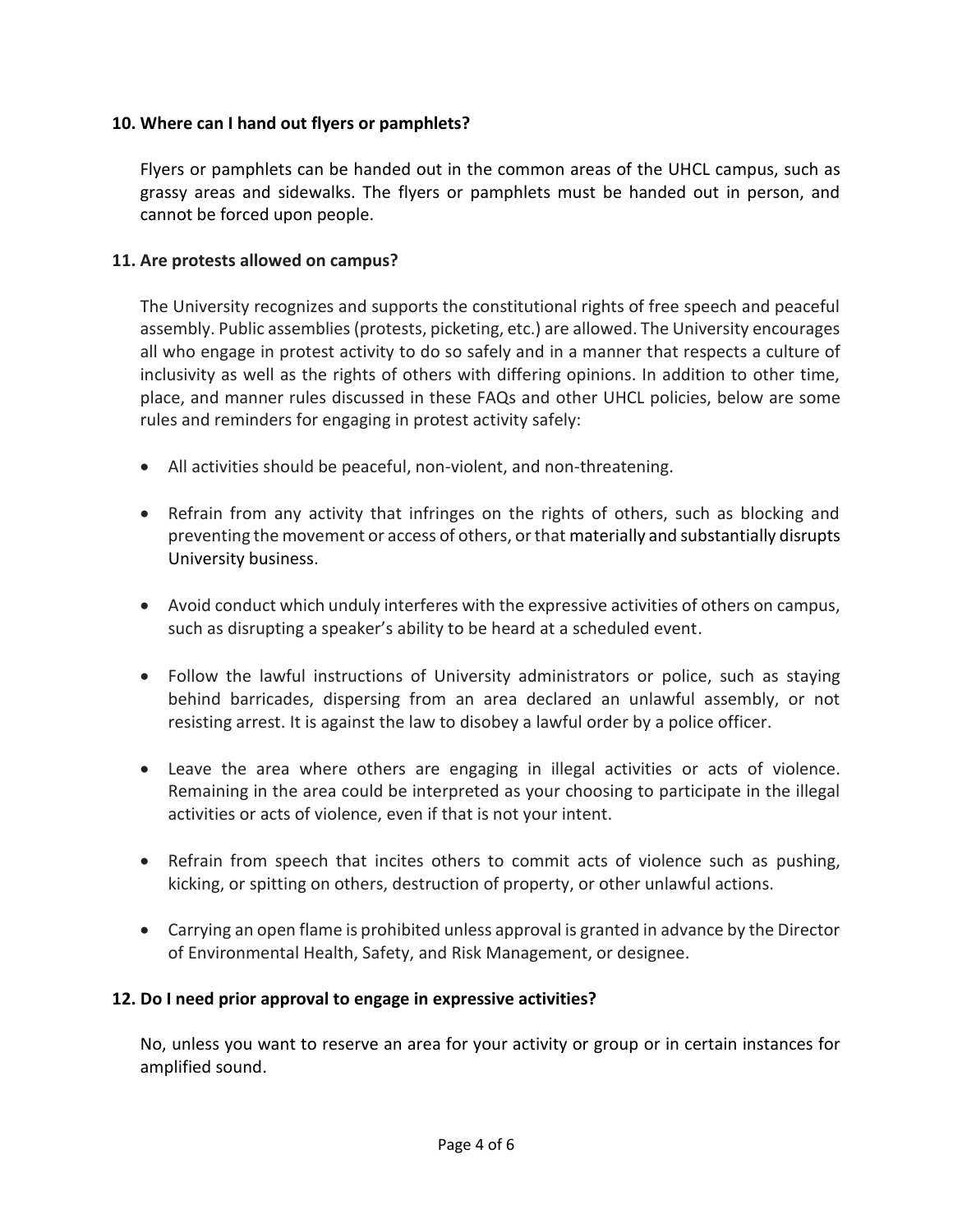## **13. Can I use amplified sound on campus, like bullhorns or microphones?**

It depends. Amplified sound may be used in the following circumstances:

The use of amplified sound is permitted in the reservable areas listed in Answer 8 above. Amplified sound may only occur from 11:30 a.m. to 1:30 p.m. and from 4:00 p.m. to midnight on class days, and from 8:00 a.m. to midnight on non-class days. Amplified sound may not exceed 75 decibels levels.

Amplified sound will be measured at the edges of the surrounding buildings. For the purposes of this policy, dB shall mean the intensity of sound expressed in decibels read from the Alevel weighting scale and the slow meter response as specified by the American National Standards Institute.

# **14. Is chalking allowed on campus?**

No. Chalking, or any other form of writing or drawing on any surface (sidewalks, streets, statues, benches, etc.) is not allowed on campus.

# **15. Can I be in violation of University policy even if I have not broken a law?**

Yes. Individuals or groups of individuals engaging in activities that are materially and substantially disruptive to the normal operations of the University including classes and University business activities, or who fail to comply with University policies and applicable local, state, and federal laws may face immediate removal from the campus and/or other appropriate actions by University officials and University police.

Additionally, any person that participates in unlawful expressive activity, or that unduly interferes with the Expressive Activities of others on campus, including at an Official University Event or Activity, may be subject to disciplinary action, as outlined in the student codes of conduct, in policies relating to faculty or staff discipline, or in policies or laws relating to visitors on campus.

## **16. How do I file a grievance if I see a violation of the Freedom of Expression policy?**

Members of the University community may file a grievance regarding an alleged violation of this policy in the manner provided in the applicable University Student Code of Conduct, Student Handbook, University Catalog, Faculty Handbook, or employee/personnel manual. Alternatively, any complaints of a violation under this policy may be made through the University of Houston System Fraud & Non-compliance Hotline.